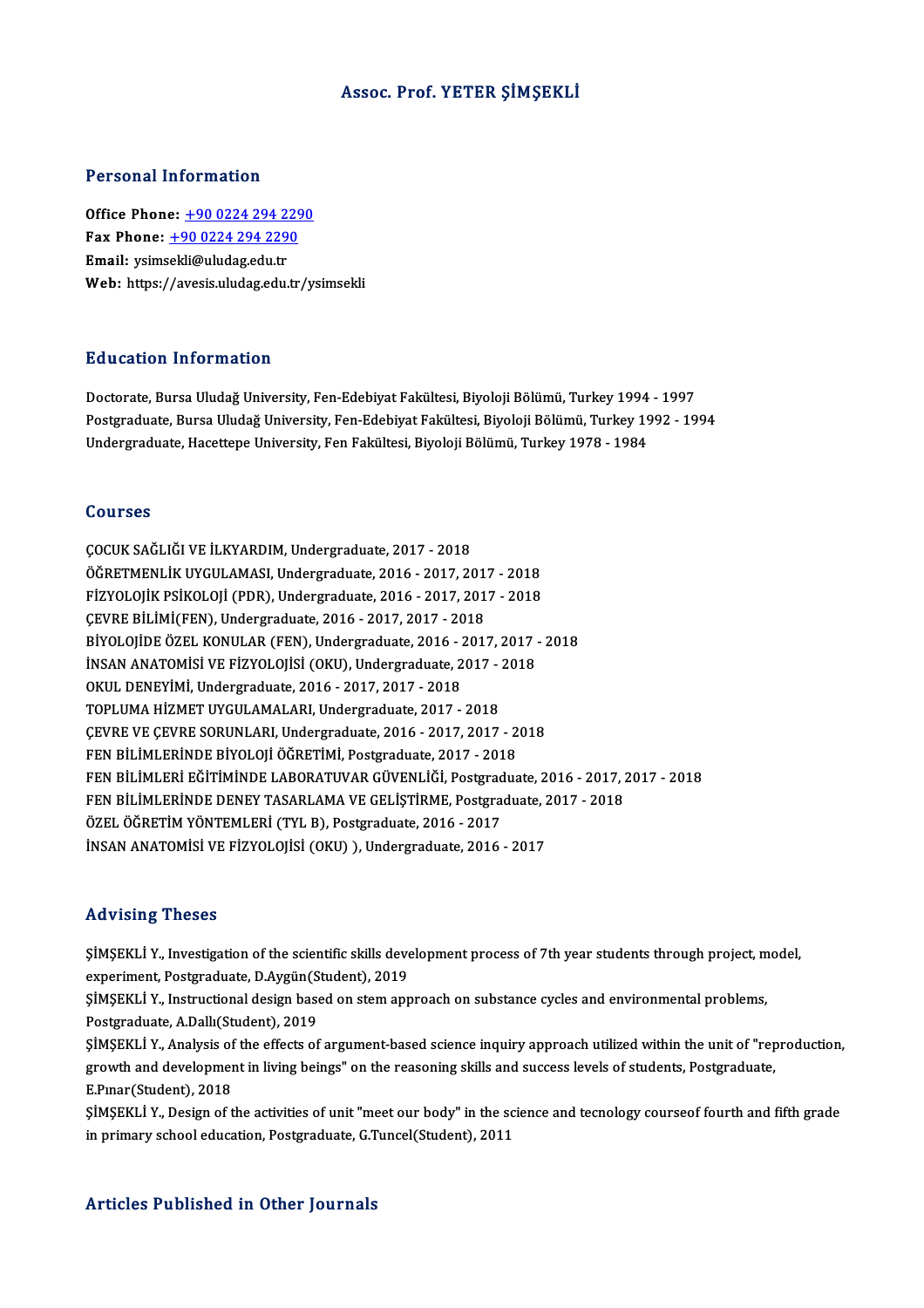I. Examination of conceptual structures of science preservice teachers about metabolic events and<br>energy forms in the sell Examination of concept<br>energy forms in the cell<br>siMSEVI i V Examinatio<br>energy for:<br>ŞİMŞEKLİ Y.<br>Euronean le energy forms in the cell<br>ŞİMŞEKLİ Y.<br>European Journal of Science and Mathematics Education, vol.6, no.4, pp.129-136, 2018 (Refereed Journals of Other SİMSEKLİ Y.<br>European Jou<br>Institutions)<br>Effects of A European Journal of Science and Mathematics Education, vol.6, no.4, pp.129-136, 2018 (Refereed Journals of Institutions)<br>II. Effects of Argument-based Science Inquiry (ABSI) Approach Used in the Unit of "Reproduction<br>Crowt Institutions)<br>Effects of Argument-based Science Inquiry (ABSI) Approach Used in the I<br>Growth Development in Living Beings" on the Success Levels of Students<br>TÜCCAPOČULE P. SİMSEKLİ V Growth Development in Living Beings" on the Success Levels of Students TÜCCAROĞLU E. P., SİMŞEKLİ Y. Growth Development in Living Beings" on the Success Levels of Students<br>TÜCCAROĞLU E. P. , ŞİMŞEKLİ Y.<br>Universal Journal of Educational Research, vol.6, no.10, pp.2379-2383, 2018 (Refereed Journals of Other<br>Institutions) TÜCCAROĞLI<br>Universal Jou<br>Institutions)<br>Investisatio Universal Journal of Educational Research, vol.6, no.10, pp.2379-2383, 2018 (Refereed Journals of Other<br>Institutions)<br>III. Investigation of the Experiment Design Skills of Biology and Science Teachers and Preservice<br>Teache Institutions<br>I<mark>nvestigat</mark><br>Teachers<br>simsert in Investigation<br>Teachers<br>ŞİMŞEKLİ Y.<br>Journal of Es Teachers<br>ŞİMŞEKLİ Y.<br>Journal of Education and Training Studies, vol.6, no.9, pp.199-207, 2018 (Refereed Journals of Other Institutions)<br>The Views of Pre-Service Teachers Peganding the Effectiveness of Peer-Assisted Learnin SIMSEKLI Y.<br>Journal of Education and Training Studies, vol.6, no.9, pp.199-207, 2018 (Refereed Journals of Other Institutions)<br>IV. The Views of Pre-Service Teachers Regarding the Effectiveness of Peer Assisted Learning Met Journal of Education and Training Studies, vol.6, no.9, pp.199-207<br>The Views of Pre-Service Teachers Regarding the Effectiv<br>the Science and Technology Laboratory Practices Course<br>SiMSEVI LY, ZEREN ÖZER D. CÜNCÖR S. N IV. The Views of Pre-Service Teachers Regarding the Effectiveness of Peer Assisted Learning Method in the Science and Technology Laboratory Practices Course<br>SIMSEKLIY, ZEREN ÖZER D., GÜNGÖR S. N. the Science and Technology Laboratory Practices Course<br>ŞİMŞEKLİ Y., ZEREN ÖZER D., GÜNGÖR S. N.<br>Journal of Education and Training Studies, vol.5, no.12, pp.211-224, 2017 (Refereed Journals of Other Institutions)<br>Vüqudumuru ŞİMŞEKLİ Y., ZEREN ÖZER D., GÜNGÖR S. N.<br>Journal of Education and Training Studies, vol.5, no.12, pp.211-224, 2017 (Refereed Journals of Other Institutio<br>V. Vücudumuzu tanıyalım ünitesinde alternatif etkinliklerin öğre Journal of Education and Training S<br>Vücudumuzu tanıyalım ünitesin<br>becerilerine, tutumlarına etkisi<br>TUNCEL C. SİMSEKLİ V Vücudumuzu tanıyalı<br>becerilerine, tutumla<br>TUNCEL G., ŞİMŞEKLİ Y.<br>International Journal of becerilerine, tutumlarına etkisi<br>TUNCEL G., ŞİMŞEKLİ Y.<br>International Journal of Innovative Research in Education, vol.3, no.3, pp.124-134, 2016 (Refereed Journals of<br>Other Institutions) TUNCEL G., SİMŞEKLİ Y. International Journal of Innovative Research in Education, vol.3, no.3, pp.124-134, 2016 (Refereed Journa<br>Other Institutions)<br>VI. Science and technology teacher candidates opinions about teaching of biology in high school<br> Other Institute<br>Science and<br>ŞİMŞEKLİY. Science and technology teacher candidates opinions about teaching of biology in high scho<br>ŞİMŞEKLİ Y.<br>Contemporary Educational Researches Journal, vol.4, no.2, pp.42-47, 2014 (Refereed Journals of Other<br>Institutions) ŞİMŞEKLİ Y.<br>Contemporary Educational Researches Journal, vol.4, no.2, pp.42-47, 2014 (Refereed Journals of Other<br>Institutions) VII. Student's views on global warming AYGÜND.,ŞİMŞEKLİY.,DALLIA. Journal of Balkan Ecology, vol.17, no.3, pp.281-294, 2014 (Refereed Journals of Other Institutions) AYGÜN D., ŞİMŞEKLİ Y., DALLI A.<br>Journal of Balkan Ecology, vol.17, no.3, pp.281-294, 2014 (Refereed Journals of Other Institutions)<br>VIII. Sınıf Öğretmenliği Öğrencilerinin Biyoloji Deneylerini Uygulayabilme ve Bilimsel Analiz Edebilme Yeterlilikleri Sınıf Öğretmenliği Öğrencilerinin Biyolo<br>Analiz Edebilme Yeterlilikleri<br>ZEREN ÖZER D., GÜNGÖR S. N. , ŞİMŞEKLİ Y.<br>Uludağ Üniversitesi Eğitim Fakültesi Dersisi Analiz Edebilme Yeterlilikleri<br>ZEREN ÖZER D., GÜNGÖR S. N. , ŞİMŞEKLİ Y.<br>Uludağ Üniversitesi Eğitim Fakültesi Dergisi, vol.24, no.2, pp.563-580, 2011 (Other Refereed National Journals)<br>Laboratory Fasilitics Of Primary Sabo ZEREN ÖZER D., GÜNGÖR S. N. , ŞİMŞEKLİ Y.<br>Uludağ Üniversitesi Eğitim Fakültesi Dergisi, vol.24, no.2, pp.563-580, 2011 (Other Refereed National Journals)<br>IX. Laboratory Facilities Of Primary Schools And A Study On Teac Uludağ Ünivers<br>Laboratory F<br>Laboratories<br>simsevri v. C4 IX. Laboratory Facilities Of Primary Schools And A Study On Teachers Attitudes And Skills In Terms Of Laboratories<br>
SIMSEKLI Y., ÇALIŞ S. Laboratories<br>ŞİMŞEKLİ Y., ÇALIŞ S.<br>Academic Journal Management and Education, vol.7, no.4, pp.129-139, 2011 (Refereed Journals of Other<br>Institutions) SİMŞEKLİ Y.,<br>Academic Jou<br>Institutions)<br>The Effect ( Academic Journal Management and Education, vol.7, no.4, pp.129-139, 2011 (Refereed Journals of Other<br>Institutions)<br>X. The Effect Of Some Variables On The Primary School Students Attitudes Towards Science And<br>Technology Jah Institutions)<br>X. The Effect Of Some Variables On The Primary School Students Attitudes Towards Science And<br>Technology Laboratory Applications The Effect Of Some<br>Technology Labora<br>ÇALIŞ S., ŞİMŞEKLİ Y.<br>Academis Journal Ma Academic Journal Management and Education, vol.7, no.4, pp.122-128, 2011 (Refereed Journals of Other<br>Institutions) CALIS S., SİM<br>Academic Jou<br>Institutions)<br>Laberaterv Academic Journal Management and Education, vol.7, no.4, pp.122-128, 2011 (Refereed Journals of Other<br>Institutions)<br>XI. Laboratory Facilities Of Primary Schools And A Study On Teachers'xx Attitudes And Skills In Terms<br>Of La Institutions)<br>Laboratory Faci<br>Of Laboratories<br>simeryti v. CALIS Laboratory Faciliti<br>Of Laboratories<br>ŞİMŞEKLİ Y., ÇALIŞ S.<br>Manazamant and Edu Of Laboratories<br>ŞİMŞEKLİ Y., ÇALIŞ S.<br>Management and Education, vol.7, no.4, pp.129-139, 2011 (Refereed Journals of Other Institutions)<br>THE EFFECT OF SOME VARIARI ES ON THE PRIMARY SCHOOL STUDENTS' ATTITUDES TO SIMSEKLI Y., CALIS S.<br>Management and Education, vol.7, no.4, pp.129-139, 2011 (Refereed Journals of Other Institutions)<br>XII. THE EFFECT OF SOME VARIABLES ON THE PRIMARY SCHOOL STUDENTS' ATTITUDES TOWARDS<br>SCIENCE AND TECUNO Management and Education, vol.7, no.4, pp.129-139, 2011 (Refere<br>THE EFFECT OF SOME VARIABLES ON THE PRIMARY SCHO<br>SCIENCE AND TECHNOLOGY LABORATORY APPLICATIONS<br>CALIS S. SIMSEKLI V THE EFFECT OF SO<br>SCIENCE AND TECI<br>ÇALIŞ S., ŞİMŞEKLİ Y.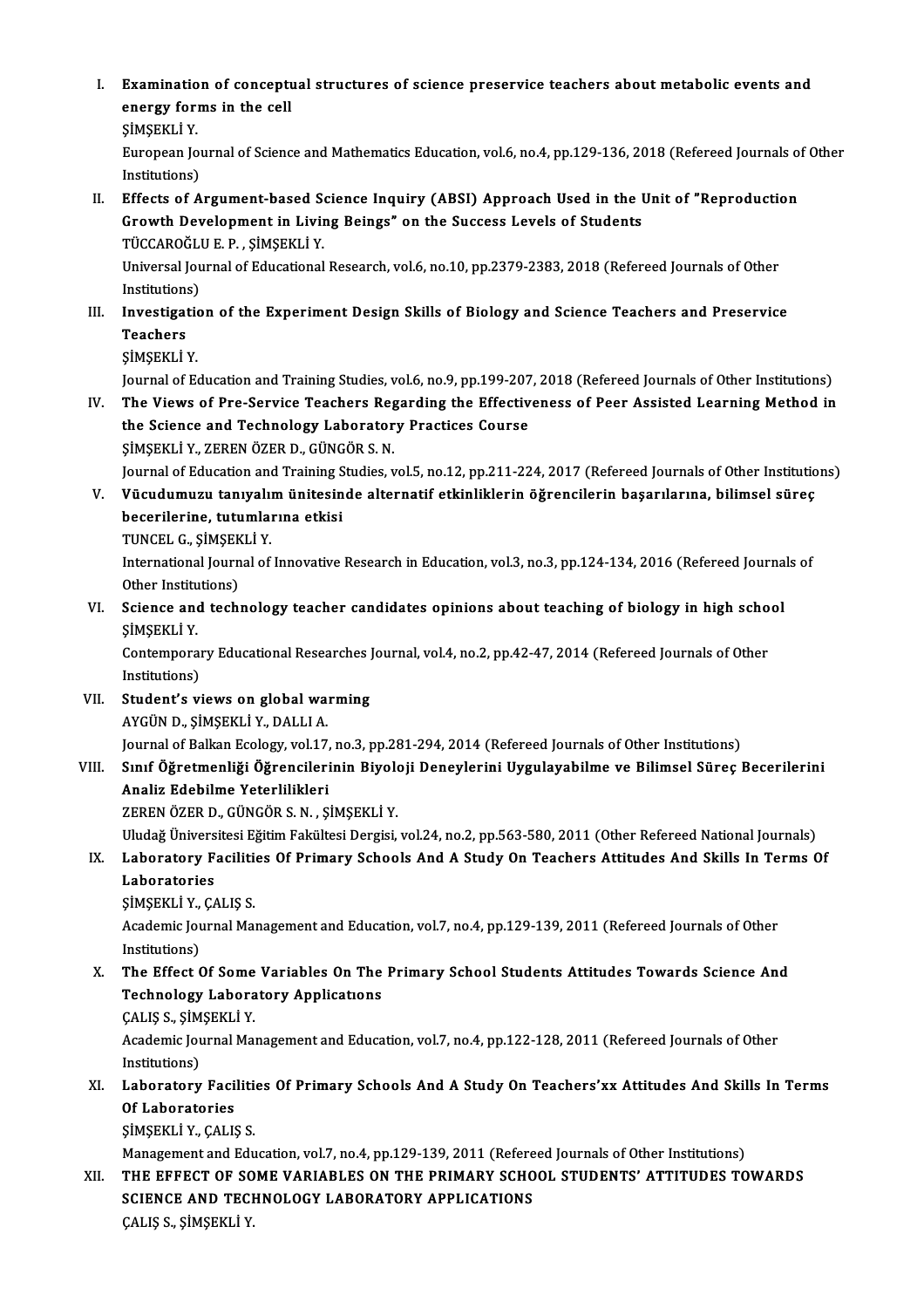Management and Education, vol.7, no.4, pp.122-127, 2011 (Refereed Journals of Other Institutions)

- Management and Education, vol.7, no.4, pp.122-127, 2011 (Refereed Journals of Other Institutions)<br>XIII. The Effects of Inquirey Based Science Teaching on Elementary School Students Science Process Skills Management and Educat<br>The Effects of Inquire<br>and Science Attitudes<br>EPCÜL N P - SIMSEKLI V The Effects of Inquirey Based Science Teaching on Elementary Scho<br>and Science Attitudes<br>ERGÜL N.R., ŞİMŞEKLİ Y., ÇALIŞ S., ÖZDİLEK Z., GÖÇMENÇELEBİ Ş., ŞANLI M.<br>Bulgarian Journal of Science and Education Poligy vol 5, no.1 and Science Attitudes<br>Bulgarian Journal of Science and Education Policy, vol.5, no.1, pp.48-68, 2011 (Refereed Journals of Other<br>Institutions) ERGÜL N. R., ŞİMŞEKLİ Y., ÇALIŞ S., ÖZDİLEK Z., GÖÇMENÇELEBİ Ş., ŞANLI M. Bulgarian Journal of Science and Education Policy, vol.5, no.1, pp.48-68, 2011 (Refereed Journals of Other<br>Institutions)<br>XIV. The effects of inquiry based science teaching on elementary school students science process skil Institutions)<br>The effects of inquiry<br>and science attitudes<br>EPCÜL N P SIMSEKLIN
- The effects of inquiry based science teaching on elementary school students<br>and science attitudes<br>ERGÜL N.R., ŞİMŞEKLİ Y., ÇALIŞ S., ÖZDİLEK Z., İLKÖRÜCÜ GÖÇMENÇELEBİ Ş., Meral Ş.<br>Pulsarian Journal of Science and Education

and science attitudes<br>ERGÜL N. R. , ŞİMŞEKLİ Y., ÇALIŞ S., ÖZDİLEK Z., İLKÖRÜCÜ GÖÇMENÇELEBİ Ş., Meral Ş.<br>. Bulgarian Journal of Science and Education Policy (BJSEP), vol.5, no.1, pp.48-68, 2011 (Refereed Journals of<br>Other ERGÜL N. R. , ŞİMŞI<br>. Bulgarian Journal<br>Other Institutions)<br>The Effects of inc Rulgarian Journal of Science and Education Policy (BJSEP), vol.5, no.1, pp.48-68, 2011 (Refereed Journals of Other Institutions)<br>XV. The Effects of inquiry- based science teaching on elementary school students Science proc

Other Institutions)<br>The Effects of inquiry<br>and science attitudes<br>EPCÜL N P. SIMSEKLIN The Effects of inquiry- based science teaching on elementary so<br>and science attitudes<br>ERGÜL N.R., ŞİMŞEKLİY., ÇALIŞ S., ÖZDİLEK Z., İLKÖRÜCÜ Ş., ŞANLI M.<br>Journal of Science and Education Boligy (BISED), vel 5, no.1, nn.49,

and science attitudes<br>ERGÜL N. R. , ŞİMŞEKLİ Y., ÇALIŞ S., ÖZDİLEK Z., İLKÖRÜCÜ Ş., ŞANLI M.<br>Journal of Science and Education Policy (BJSEP),, vol.5, no.1, pp.48-68, 2011 (Refereed Journals of Other<br>Institutions) ERGÜL N. R.<br>Journal of Sc<br>Institutions)<br>The Origine Journal of Science and Education Policy (BJSEP),, vol.5, no.1, pp.48-68, 2011 (Refereed Journals of Other<br>Institutions)<br>XVI. The Original Activities for Environmental Education and Their Effects on Students A Case Study in

# **Institut<br>The Or<br>Bursa**<br>Simser The Origina<br>Bursa<br>ŞİMŞEKLİY.<br><sup>İlköğ</sup>netim O Bursa<br>ŞİMŞEKLİ Y.<br>İlköğretim Online, vol.9, no.2, pp.552-560, 2010 (Other Refereed National Journals)<br>Sınıf Öğretmenliği Öğrengilerinde Bilimsel Süres Beserilerinin Celisimine l

ŞİMŞEKLİ Y.<br>İlköğretim Online, vol.9, no.2, pp.552-560, 2010 (Other Refereed National Journals)<br>XVII. Sınıf Öğretmenliği Öğrencilerinde Bilimsel Süreç Becerilerinin Gelişimine Fen Bilgisi Laboratuarı<br>Dersinin Etkisi İlköğretim Online<br>Sınıf <mark>Öğretmen</mark><br>Dersinin Etkisi<br>simsevi i v. CAL Dersinin Etkisi<br>ŞİMŞEKLİ Y., ÇALIŞ S.<br>U.Ü. Eğitim Fakültesi Dergisi, vol.21, no.1, pp.183-192, 2008 (Other Refereed National Journals)<br>Sınıf Öğretmenliği Öğrengilerinde BilimselSüres Beserilerinin Colisimine Fen Bilgisil

ŞİMŞEKLİY.,ÇALIŞ S.

#### ŞİMŞEKLİ Y., ÇALIŞ S.<br>U.Ü. Eğitim Fakültesi Dergisi, vol.21, no.1, pp.183-192, 2008 (Other Refereed National Journals)<br>XVIII. Sınıf Öğretmenliği Öğrencilerinde BilimselSüreç Becerilerinin Gelişimine Fen BilgisiLaboratu U.Ü. Eğitim Fakül<mark>:</mark><br>Sınıf Öğretmen<br>Dersinin Etkisi<br>simserri v. CAL Sınıf Öğretmenliği (<br>Dersinin Etkisi<br>ŞİMŞEKLİ Y., ÇALIŞ S.<br>Uludağ Üniversitesi E Dersinin Etkisi<br>ŞİMŞEKLİ Y., ÇALIŞ S.<br>Uludağ Üniversitesi Eğitim Fakültesi Dergisi, vol.21, no.1, pp.183-192, 2008 (Other Refereed National Journals)

# ŞİMŞEKLİ Y., ÇALIŞ S.<br>Uludağ Üniversitesi Eğitim Fakültesi Dergisi, vol.21, no.1, pp.183-192, 2008 (Other Refereed National Jou<br>XIX. Çevre Bilincinin Geliştirilmesine Yönelik Çevre Eğitimi Etkinliklerine İlköğretim Oku Uludağ Üniv<br>Çevre Bilin<br>Duyarlılığı<br>siмsevı i v Çevre Bili<mark>n</mark><br>Duyarlılığı<br>ŞİMŞEKLİ Y.<br>UÜF<del>ğiti</del>m Fe

- 
- 

Duyarlılığı<br>ŞİMŞEKLİ Y.<br>U.Ü.Eğitim Fakültesi Dergisi, vol.17, no.1, pp.83-92, 2004 (Other Refereed National Journals)<br>Burse de Uvsulamalı Cevre Eğitimi Broissine sesilen Okullarda vanılan etkinlikleri

#### ŞİMŞEKLİ Y.<br>U.Ü.Eğitim Fakültesi Dergisi, vol.17, no.1, pp.83-92, 2004 (Other Refereed National Journals)<br>XX. Bursa da Uygulamalı Çevre Eğitimi Projesine seçilen Okullarda yapılan etkinliklerin Okul yöneticisi ve<br>Gönev U.Ü.Eğitim Fakültesi Dergisi, vol.17, no.1, pp.83-92, 2004 (Other Re<br>Bursa da Uygulamalı Çevre Eğitimi Projesine seçilen Okulla<br>görevli öğretmenlerin katkısı yönünden değerlendirilmesi<br>siMSEVLİ V Bursa da U<br>görevli öğr<br>ŞİMŞEKLİ Y.<br>UÜFğitim E görevli öğretmenlerin katkısı yönünden değerlendirilmesi<br>ŞİMŞEKLİ Y.<br>U.Ü.Eğitim Fakültesi Dergisi, vol.14, no.1, pp.73-84, 2001 (Other Refereed National Journals)

XXI. Isparta Şehrinin Havasında Bulunan Allerjen Fungus Sporları ŞİMŞEKLİ Y., AKKAYA A., GÜCİN F., ÜNLÜ M., YORGANCIGİL B. Akciğer Arşivi, vol.1, no.1, pp.9-12, 2000 (Other Refereed National Journals)

## XXII. Isolation and identification of indoor airborne fungal contaminants of food production facilities and Akciğer Arşivi, vol.1, no.1, pp.9-12<br>Isolation and identification of<br>warehouses in Bursa Turkey<br>SiMSEKLI V. CÜCIN E. ASAN A

Isolation and identification<br>warehouses in Bursa Turke<br>ŞİMŞEKLİ Y., GÜCİN F., ASAN A.<br>Aerebielegia ne 15. np 225.223

warehouses in Bursa Turkey<br>ŞİMŞEKLİ Y., GÜCİN F., ASAN A.<br>Aerobiologia, no.15, pp.225-231, 1999 (Refereed Journals of Other Institutions)<br>Bursa İlinin Cesitli Samtlarinin Ev. Dısı Havasında Bulunan Banisillium

## ŞİMŞEKLİ Y., GÜCİN F., ASAN A.<br>Aerobiologia, no.15, pp.225-231, 1999 (Refereed Journals of Other Institutions)<br>XXIII. Bursa İlinin Çeşitli Semtlerinin Ev Dışı Havasında Bulunan Penicillium, Aspergillus Türleri Ve<br>Mayai Aerobiologia, no.15, pp.2<br>Bursa İlinin Çeşitli Ser<br>Mevsimsel Dağılımları<br>SiMSEKLİ V. ASAN A. CÜ Bursa İlinin Çeşitli Semtleri:<br>Mevsimsel Dağılımları<br>ŞİMŞEKLİ Y., ASAN A., GÜCİN F.<br>Kültür Kelleksiyenleri ve Endüs Mevsimsel Dağılımları<br>ŞİMŞEKLİ Y., ASAN A., GÜCİN F.<br>Kültür Kolleksiyonları ve Endüstriyel mikrobiyoloji (KÜKEM), vol.21, no.1, pp.13-20, 1998 (Other Refereed<br>National Journale)

ŞİMŞEKLİ Y., ASAN<br>Kültür Kolleksiyonl<br>National Journals)<br>Burse Eydiei Hei Kültür Kolleksiyonları ve Endüstriyel mikrobiyoloji (KÜ<br>National Journals)<br>XXIV. Bursa Evdışı Havasında Bulunan Fungal Sporlar<br>SARAN N

# National Journals)<br>Bursa Evdışı Havasında Bulunan Fungal Sporlar<br>ŞİMŞEKLİ Y., GÜCİN F., DÜLGER B., SAPAN N. Turkish Journal Of Biology, vol.21, no.3, pp.359-365, 1997 (Refereed Journals of Other Institutions)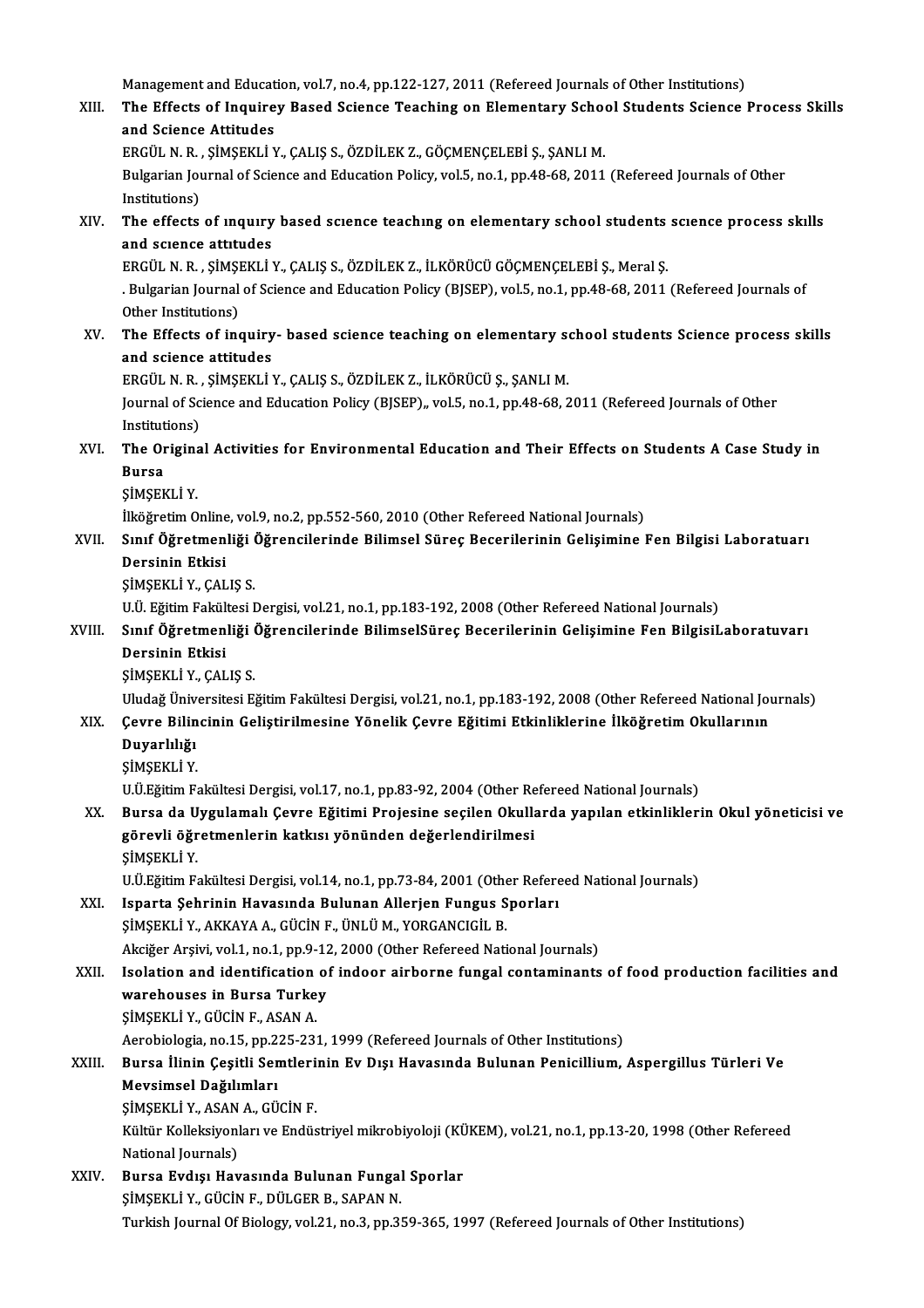#### Books&Book Chapters

ooks & Book Chapters<br>I. The Effects Of Environmental Education Applications On Primary Education Students' Knowledge<br>And Attitudes Tewards Environment and Book diapters<br>The Effects Of Environmental Educat<br>And Attitudes Towards Environment<br>SiMSEVI I V And Attitudes Towards Environment<br>ŞİMŞEKLİY.

And Attitudes Towards Environment<br>ŞİMŞEKLİ Y.<br>in: Recent Researches in Education, Recep Efe, Irina Koleva and Emin Atasoy, Editor, Cambridge Scholars<br>Publishing Cambridge np 517,527,2018 ŞİMŞEKLİ Y.<br>in: Recent Researches in Education, Recep<br>Publishing, Cambridge, pp.517-527, 2018<br>Piologu Presenvise Teashers' Experit In: Recent Researches in Education, Recep Efe, Irina Koleva and Emin Atasoy, Editor, Cambridge Schol:<br>Publishing, Cambridge, pp.517-527, 2018<br>II. Biology Preservice Teachers' Experiment Designing Competencies related to th

- Publishing, Car<br>Biology Prese<br>Germination<br>SiMSEVI i V Biology Pre<br>Germinatio<br>ŞİMŞEKLİ Y.<br>in: Current I
	-

Germination<br>ŞİMŞEKLİ Y.<br>in: Current Trends in Educational sciences, Recep Efe,Irina Koleva, Emin Atasoy, Violeta Kotseva, Editor, ST.<br>KUMENTS QURIDSKU UNIVERSITY RRESS, Sefija, pp.591,597,2017 ŞİMŞEKLİ Y.<br>in: Current Trends in Educational sciences, Recep Efe,Irina Koleva, E<br>KLIMENTS OHRIDSKI UNIVERSITY PRESS, Sofija, pp.581-587, 2017<br>Effect of Alternative Activities Belated to 5th Crade Unit of

KLIMENTS OHRIDSKI UNIVERSITY PRESS, Sofija, pp.581-587, 2017<br>III. Effect of Alternative Activities Related to 5th Grade Unit of "Let's Get to Know Our Body" On KLIMENTS OHRIDSKI UNIVERSITY PRESS, Sofija, pp.581-587, 2017<br>Effect of Alternative Activities Related to 5th Grade Unit of "Let's Get to Know Our Bod<br>Students' Academic Success, Scientific Process Skills and Attitudes towa Effect of Alternative<br>Students' Academic S<br>TUNCEL G., ŞİMŞEKLİ Y.<br>in: Gurrort Advances in Students' Academic Success, Scientific Process Skills and Attitudes towards the Course<br>TUNCEL G., ŞİMŞEKLİ Y.<br>in: Current Advances in Education, Emin Atasoy, Recep Efe, İwona Jazdzewska, Hülya Yaldır, Editor, St.Kliment<br>Ob

TUNCEL G., ŞİMŞEKLİ Y.<br>in: Current Advances in Education, Emin Atasoy, Reco<br>Ohridski University Press, SOFYA, pp.306-314, 2016<br>Modelling in sajonce education: The singulater in: Current Advances in Education, Emin Atasoy, Recep Efe, İwona Jazdzewska, Hülya Yaldır, Editor, St.Kliment<br>Ohridski University Press, SOFYA, pp.306-314, 2016<br>IV. Modelling in science education: The circulatory system ex

Ohridski University Press, SOFYA<br>Modelling in science educatio<br>DALLI A., ŞİMŞEKLİ Y., AYGÜN D. Modelling in science education: The circulatory system example<br>DALLI A., ŞİMŞEKLİ Y., AYGÜN D.<br>in: The Science and Education at the beginning of the 21 st century in Turkey, Kenan Mortan, İlia Hristov, Olga<br>Strelava Zdravk

DALLI A., ŞİMŞEKLİ Y., AYGÜN D.<br>in: The Science and Education at the beginning of the 21 st century in Turkey, Kenan Mortan, İlia I<br>Strelova, Zdravka Kostova, Editor, St.Kliment Ohridski University Press, SOFYA, pp.433-443 in: The Science and Education at the beginning of the 21 st century in Turkey, Kenan Mortan, İlia Hristov, Olga<br>Strelova, Zdravka Kostova, Editor, St.Kliment Ohridski University Press, SOFYA, pp.433-443, 2014<br>V. Research o

Strelova, Zdravka Kostova, Editor, St.Kliment Ohridski Univer<br>Research on Primary school students' attitudes towa<br>terms of different variables (A case Study in Bursa )<br>TUNCEL C SIMSEKLI V Research on Primary<br>terms of different val<br>TUNCEL G., ŞİMŞEKLİ Y.<br>in: Education ond Scions TUNCEL G., ȘİMȘEKLİ Y.<br>in: Education and Science in a Globalizing World A case study of Turkey, Ilia Christov, Recep Efe, Editor, Paradigma,

SOFYA,pp.259-286,2012 in: Education and Science in a Globalizing World A case study of Turkey, Ilia Christov, Recep Efe, Editor, Pa<br>SOFYA, pp.259-286, 2012<br>VI. Yakın Çevremizdeki Organizmalar (Virüsler, Tek Hücreliler, Funguslar, Akarlar, Böcek

### SOFYA, pp.259-286, 2012<br>Yakın Çevremizdeki Orga<br>Bunların Sağlığa Etkileri<br>simsevı i v Yakın Çevr<br>Bunların Sa<br>ŞİMŞEKLİY.<br>in Biyolojide Bunların Sağlığa Etkileri<br>ŞİMŞEKLİ Y.<br>in: Biyolojide Özel Konular, FİKRİYE POLAT, Editor, Pegema, Ankara, pp.259-286, 2010

VII Çevre Eğitimi

ŞİMŞEKLİY.

Çevre Eğitimi<br>ŞİMŞEKLİ Y.<br>in: Çevre Bilimi, YETER ŞİMŞEKLİ, Editor, Lisans Yayıncılık, İstanbul, pp.173-179, 2005<br>Okul, Önessi, Dönemde Fen Öğretimi

# SİMŞEKLİ Y.<br>in: Çevre Bilimi, YETER ŞİMŞEKLİ, Editor<br>VIII. **Okul Öncesi Dönemde Fen Öğretimi** in: Çevre Bilimi, YETER ŞİMŞEKLİ, Editor, Lisans<br>Okul Öncesi Dönemde Fen Öğretimi<br>ERBAŞ S., ERGÜL N. R. , ŞİMŞEKLİ Y., ÖZDİLEK Z.<br>Seskin, Bursa, 2002 Okul Öncesi Döneı<br>ERBAŞ S., ERGÜL N.<br>Seçkin, Bursa, 2002

# Seçkin, Bursa, 2002<br>Refereed Congress / Symposium Publications in Proceedings

- efereed Congress / Symposium Publications in Proceedings<br>I. Elektrik stimülasyonu ile parmak ucu dokunma duyarlığının incelenmesi<br>ÖZKAN C. SİMSEKLİ V Teca Göngress 7<br>Elektrik stimülasyon<br>ÖZKAN C., ŞİMŞEKLİ Y.<br>Elektrik Elektronik Mül Elektrik stimülasyonu ile parmak ucu dokunma duyarlığının incelenmesi<br>ÖZKAN C., ŞİMŞEKLİ Y.<br>Elektrik Elektronik Mühendisliği Kongresi/ Biyomedikal Mühendisliği Sempozyumu, İstanbul, Turkey, 14 - 16<br>Navambar 2019 ÖZKAN C., ŞİMŞE<br>Elektrik Elektroni<br>November 2019<br>Examination Of
- Elektrik Elektronik Mühendisliği Kongresi/ Biyomedikal Mühendisliği Sempozyumu, İstanbul, Turkey, 14 16<br>November 2019<br>II. Examination Of The Effects Of Argument-Based Science Inquiry (ABSI) Approach Utilized Within The<br>I November 2019<br>Examination Of The Effects Of Argument-Based Science Inquiry (ABSI) Approach Utilized With<br>Unit Of "Reproduction, Growth And Development In Living Beings" On The Reasoning Skills Of<br>Students Examinat<br>Unit Of "I<br>Students<br>Tüccaroğl Unit Of "Reproduction, Growth And Development In Living Beings" On The Reasoning Skills Of Students

Tüccaroğlu E.P., ŞİMŞEKLİ Y.

International Conference on Sciences, Mathematics, Entrepreneurship and Technology Education, İzmir, Turkey, 12<br>- 14 April 2019

III. Fen Bilgisi Öğretmen Adaylarının Hücredeki Metabolik Olaylar ve Enerji Biçimlerini Kavramsal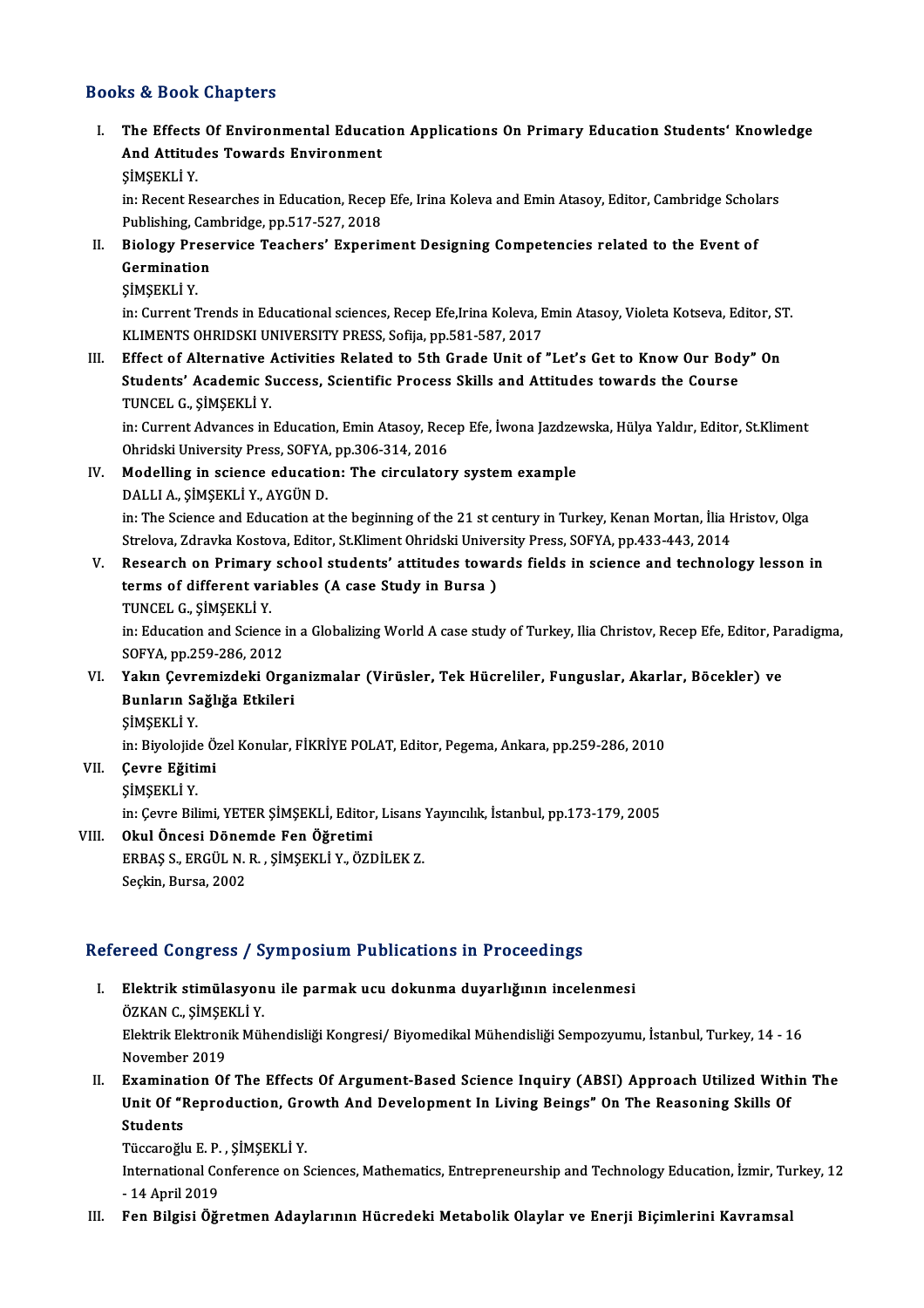İlişkilendirme Düzeyleri<br>İlişkilendirme Düzeyleri İlişkilendir<br>ŞİMŞEKLİ Y.<br>U. Ulusal Biy İlişkilendirme Düzeyleri<br>ŞİMŞEKLİ Y.<br>II. Ulusal Biyoloji Eğitimi Kongresi, Aksaray, Turkey, 3 - 05 July 2018, pp.46<br>Eynonimantal Design Skill Lavels Of Biology, And Ssienes Teashore ŞİMŞEKLİ Y.<br>II. Ulusal Biyoloji Eğitimi Kongresi, Aksaray, Turkey, 3 - 05 July 2018, pp.46<br>IV. Experimental Design Skill Levels Of Biology And Science Teachers And Teacher Candidates<br>SiMSEKLİ Y II. Ulusal Biy<br><mark>Experimen</mark><br>ŞİMŞEKLİ Y.<br>10tb Werld Experimental Design Skill Levels Of Biology And Science Teachers And Teacher Candidates<br>SIMSEKLI Y.<br>10th World Conference on Educational Science, PRAGUA, Czech Republic, 1 - 03 February 2018, pp.75<br>The effects of environme SIMSEKLI Y.<br>10th World Conference on Educational Science, PRAGUA, Czech Republic, 1 - 03 February 2018, pp.75<br>1. The effects of environmental education applications on primary education students' knowledge and<br>1. The effec 10th World Conference on Education<br>The effects of environmental ed<br>attitudes towards environment<br>siMSEVI i V The effects<br>attitudes to<br>ŞİMŞEKLİY.<br><sup>Otb World C</sup> attitudes towards environment<br>ŞİMŞEKLİ Y.<br>9th World Conference on Educational Sciences, Nice, Nice, France, 1 - 04 February 2017, pp.121<br>The Effects Of Alternative Astivities About Knowing Our Body Unit To Students' Susse SIMSEKLI Y.<br>9th World Conference on Educational Sciences, Nice, Nice, France, 1 - 04 February 2017, pp.121<br>VI. The Effects Of Alternative Activities About Knowing Our Body Unit To Students' Success, Scientific<br>Process Skil **9th World Conference on Educa<br>The Effects Of Alternative Active Schools**<br>Process Skills And Attitudes<br>SiMSEVI LY TINCEL C The Effects Of Alterna<br>Process Skills And At<br>ŞİMŞEKLİ Y., TUNCEL G.<br>8 th World Conference 4 Process Skills And Attitudes<br>ŞİMŞEKLİ Y., TUNCEL G.<br>8 th World Conference on Educational Science, Madrid, Spain, 4 - 06 February 2016, pp.798<br>An Implementation Te Baise Environmental Awareness Of Flamentary Education ( SIMSEKLI Y., TUNCEL G.<br>8 th World Conference on Educational Science, Madrid, Spain, 4 - 06 February 2016, pp.798<br>VII. An Implementation To Raise Environmental Awareness Of Elementary Education Students<br>SIMSEKLI Y. 8 th World C<br>**An Implem**<br>ŞİMŞEKLİ Y.<br>Proseedinge An Implementation To Raise Environmental Awareness Of Elementary Education Students<br>ȘIMȘEKLİ Y.<br>Proceedings of 6th World Conference on Educational Sciences, Valletta, Malta, 6 - 09 February 2014, vol.191,<br>nn <sup>222-226</sup> SİMSEKLİ Y.<br>Proceedings<br>pp.222-226<br>İlköğnetim Proceedings of 6th World Conference on Educational Sciences, Valletta, Malta, 6 - 09 February 2014, vol.1<br>pp.222-226<br>VIII. Ilköğretim 5. Sınıf Fen ve Teknoloji Dersi Vücudumuzu Tanıyalım Ünitesine Yönelik Alternatif pp.222-226<br>İlköğretim 5. Sınıf Fen ve Teknoloji Dersi Vücudumuzu Tanıyalım Ünitesine Yönelik Altern<br>Etkinliklerin Öğrencilerin Akademik Başarıları Bilimsel Süreç Becerileri ve Derse Yönelik<br>Tutumlanna Etkisi İlköğretim 5. Sınıf<br>Etkinliklerin Öğren<br>Tutumlarına Etkisi<br>TUNCEL C. SİMSEKLİ Etkinliklerin Öğrencilerin Akademik Başarıları Bilimsel Süreç Becerileri ve Derse Yönelik<br>Tutumlarına Etkisi<br>TUNCEL G., ŞİMŞEKLİ Y. <mark>Tutumlarına Etkisi</mark><br>TUNCEL G., ŞİMŞEKLİ Y.<br>23.Ulusal Eğitim Bilimleri Kurultayı, Kocaeli, Turkey, 4 - 06 September 2014, pp.284<br>Ssiense and teshnologu teasher sandidates oninions about teashing of bio TUNCEL G., ŞİMŞEKLİ Y.<br>23.Ulusal Eğitim Bilimleri Kurultayı, Kocaeli, Turkey, 4 - 06 September 2014, pp.284<br>IX. Science and technology teacher candidates opinions about teaching of biology in high school<br>SiMSEKLİ Y 23.Ulusal Eğ<br>Science and<br>ŞİMŞEKLİ Y.<br>Eth World C Science and technology teacher candidates opinions about teaching of **b**<br>SiMSEKLI Y.<br>5th World Conference on Educational Science, Rome, Italy, 6 - 08 February 2013<br>Views Of Science And Technology Teacher Candidates On Envi SIMSEKLI Y.<br>5th World Conference on Educational Science, Rome, Italy, 6 - 08 February 2013<br>X. Views Of Science And Technology Teacher Candidates On Environmental Consciousness And<br>Environmental Education Methode 5th World Conference on Educational Science, Rome, Italy, 6 - 08 February 2013<br>Views Of Science And Technology Teacher Candidates On Environmenta<br>Environmental Education Methods<br>SIMSEKLI Y. Views Of So<br>Environme<br>ŞİMŞEKLİ Y.<br>Ecelegy. Int Environmental Education Methods<br>ȘIMȘEKLI Y.<br>Ecology - Interdisciplinary Science And Practice, Sofija, Bulgaria, 25 - 26 October 2012, pp.303-309<br>Teasher Charasteristice That Science and Teahnelogy Teasher Condidates Ware I \$IM\$EKLI Y.<br>Ecology - Interdisciplinary Science And Practice, Sofija, Bulgaria, 25 - 26 October 2012, pp.303-309<br>XI. Teacher Characteristics That Science and Technology Teacher Candidates Were Influenced by In The<br>Rest Ecolo<br>Teac<br>Past<br>DEVE Teacher Characteristics That Scien<br>Past<br>DEVECİ İ., ŞİMŞEKLİ Y., ZEREN ÖZER D.<br>International Interdissiplinery Social In Past<br>DEVECİ İ., ŞİMŞEKLİ Y., ZEREN ÖZER D.<br>International Interdisciplinary Social Inquiry Conference - IISIC 2012, Bursa, Turkey, 17 - 21 June 2012<br>The Views Of Ssiense And Teshnelogy Teasher Condidates On Oxsan Denation DEVECİ İ., ŞİMŞEKLİ Y., ZEREN ÖZER D.<br>International Interdisciplinary Social Inquiry Conference - IISIC 2012, Bursa, Turkey, 17 -<br>XII. The Views Of Science And Technology Teacher Candidates On Organ Donation<br>ZEREN ÖZER International Interdisciplinary Social Inc<br>The Views Of Science And Technold<br>ZEREN ÖZER D., DEVECİ İ., ŞİMŞEKLİ Y.<br>International Interdisciplinary Social In The Views Of Science And Technology Teacher Candidates On Organ Donation<br>ZEREN ÖZER D., DEVECİ İ., ŞİMŞEKLİ Y.<br>International Interdisciplinary Social Inquiry Conference - IISIC 2012, 17 - 21 June 2012 XEREN ÖZER D., DEVECİ İ., ŞİMŞEKLİ Y.<br>International Interdisciplinary Social Inquiry Conference - IISIC 2012, 17 - 21 June 2012<br>XIII. A research on the retention of the experiments done in science and technology course International Inter<br>A research on the<br>school students<br>CALIS S. SIMSEVI A research on the l<br>school students<br>ÇALIŞ S., ŞİMŞEKLİ Y.<br>Cunnus International school students<br>ÇALIŞ S., ŞİMŞEKLİ Y.<br>Cyprus International Conference on Educational Research (CY-ICER), CYPRUS, 8 - 11 February 2012, vol.47,<br>nn 717 721 CALIS S., ŞİM<br>Cyprus Inter<br>pp.717-721<br>İlköğratim Cyprus International Conference on Educational Research (CY-ICER), CYPRUS, 8 - 11 February 2012, vol.47,<br>pp.717-721<br>XIV. İlköğretim 8. sınıf öğrencilerine Fen Bilgisi Dersi kapsamında verilen çevre eğitiminin çevre ve çevr pp.717-721<br>İlköğretim 8. sınıf öğrencilerine Fen Bi<br>koruma bilincine etkisinin incelenmesi<br>SiMSEKLİ V. ERCÜL N R. SANLLM İlköğretim 8. sınıf öğrencilerine<br>koruma bilincine etkisinin incele<br>ŞİMŞEKLİ Y., ERGÜL N. R. , ŞANLI M.<br>Y. Ulucel Eğitim Bilimleri Kongresi, B koruma bilincine etkisinin incelenmesi<br>ŞİMŞEKLİ Y., ERGÜL N. R. , ŞANLI M.<br>X. Ulusal Eğitim Bilimleri Kongresi, Bolu, Turkey, 7 - 09 June 2001, vol.3, pp.1592-1596

**Citations** 

Total Citations (WOS):10